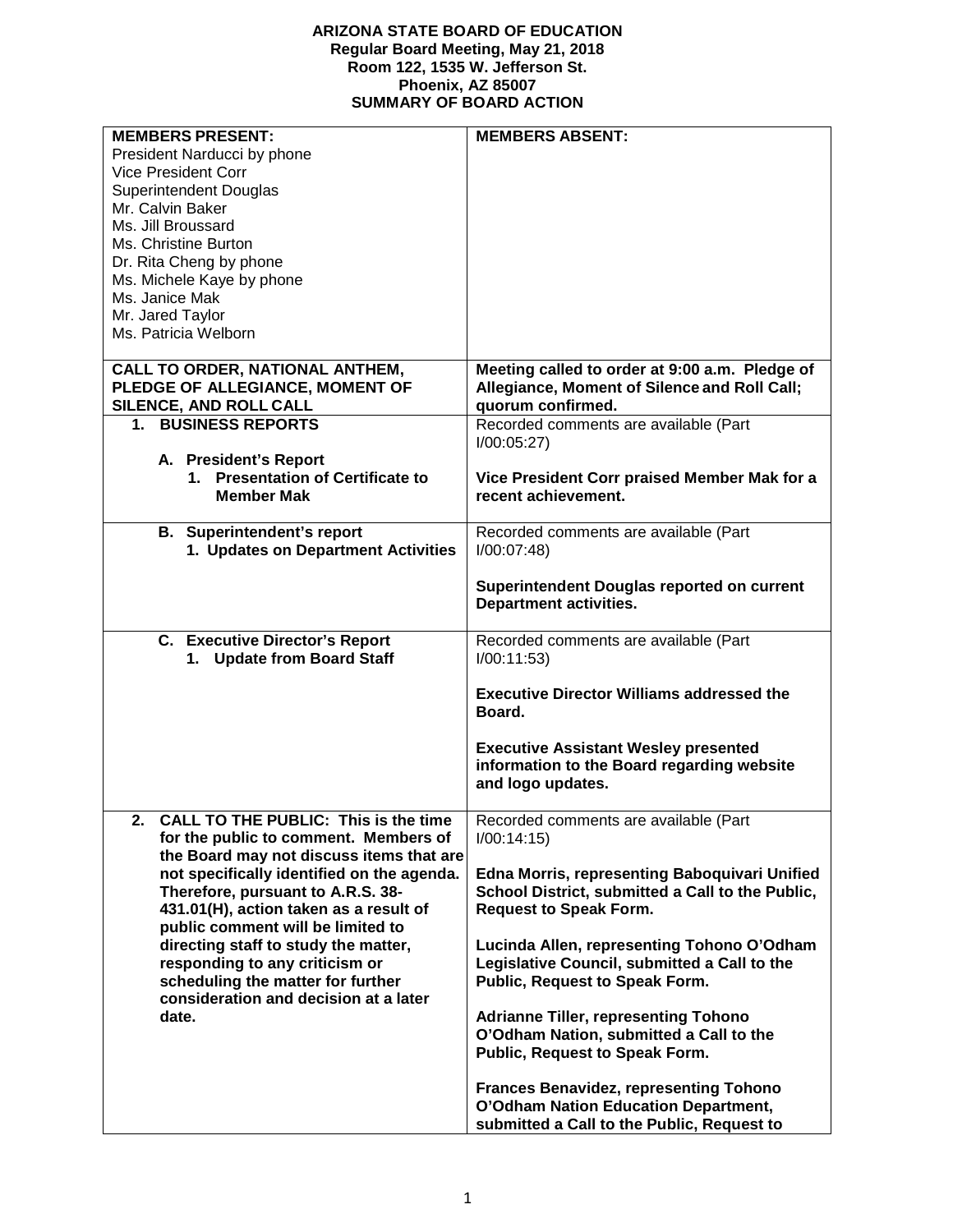|                                                                          | Speak Form.                                                                                                                                                                |
|--------------------------------------------------------------------------|----------------------------------------------------------------------------------------------------------------------------------------------------------------------------|
|                                                                          | Dawn Gowin, representing Baboquivari<br>Unified School District, submitted a Call to the<br>Public, Request to Speak Form.                                                 |
|                                                                          | Michelle Karp, representing Baboquivari<br>Unified School District, submitted a Call to the<br>Public, Request to Speak Form.                                              |
|                                                                          | Jolynn Begay, representing Baboquivari<br>Unified School District, submitted a Call to the<br>Public, Request to Speak Form.                                               |
|                                                                          | Judy Winsberg, representing Baboquivari<br>Unified School District, submitted a Call to the<br>Public, Request to Speak Form.                                              |
|                                                                          | Daniel Preston, representing Tohono<br>O'Odham Legislative Council, submitted a Call<br>to the Public, Request to Speak Form.                                              |
|                                                                          | Keiko Hasebe Dillbeck, representing Kino<br>Junior High School - Mesa Public Schools,<br>submitted a Call to the Public, Request to<br>Speak Form.                         |
|                                                                          | <b>Seth Beute, representing Phoenix Coding</b><br><b>Academy - Phoenix Union High School</b><br>District, submitted a Call to the Public,<br><b>Request to Speak Form.</b> |
|                                                                          | Thea Andrade, representing Phoenix Union<br>High School District, submitted a Call to the<br>Public, Request to Speak Form.                                                |
|                                                                          | Joe Geusic, representing himself, submitted a<br>Call to the Public, Request to Speak Form, but<br>was not present to address the Board.                                   |
| <b>CONSENT AGENDA</b><br>3.<br>A. Approval of the Migrant Education      | Recorded comments are available (Part<br>I/00:51:55                                                                                                                        |
| <b>Program Supplement Grant</b>                                          |                                                                                                                                                                            |
| B. Approval of the Management and                                        | <b>MOTION</b>                                                                                                                                                              |
| <b>Administration Plan for the summer</b>                                | Member Baker made a motion, seconded by                                                                                                                                    |
| <b>Food Service Program</b>                                              | <b>Member Taylor to approve the Consent</b>                                                                                                                                |
| C. Approval of Structured English<br>Immersion (SEI) Course Trainers and | Agenda.                                                                                                                                                                    |
| <b>Training Programs</b>                                                 | Motion passed unanimously.                                                                                                                                                 |
| D. Approval of the addition of degrees                                   |                                                                                                                                                                            |
| to the degree matrix to meet the                                         |                                                                                                                                                                            |
| <b>Subject Matter Expert certificate</b>                                 |                                                                                                                                                                            |
| degree requirement and subject                                           |                                                                                                                                                                            |
| knowledge exam waiver.                                                   |                                                                                                                                                                            |
| E. Update on semi-annual progress<br>review of Simon Consulting, L.L.C., |                                                                                                                                                                            |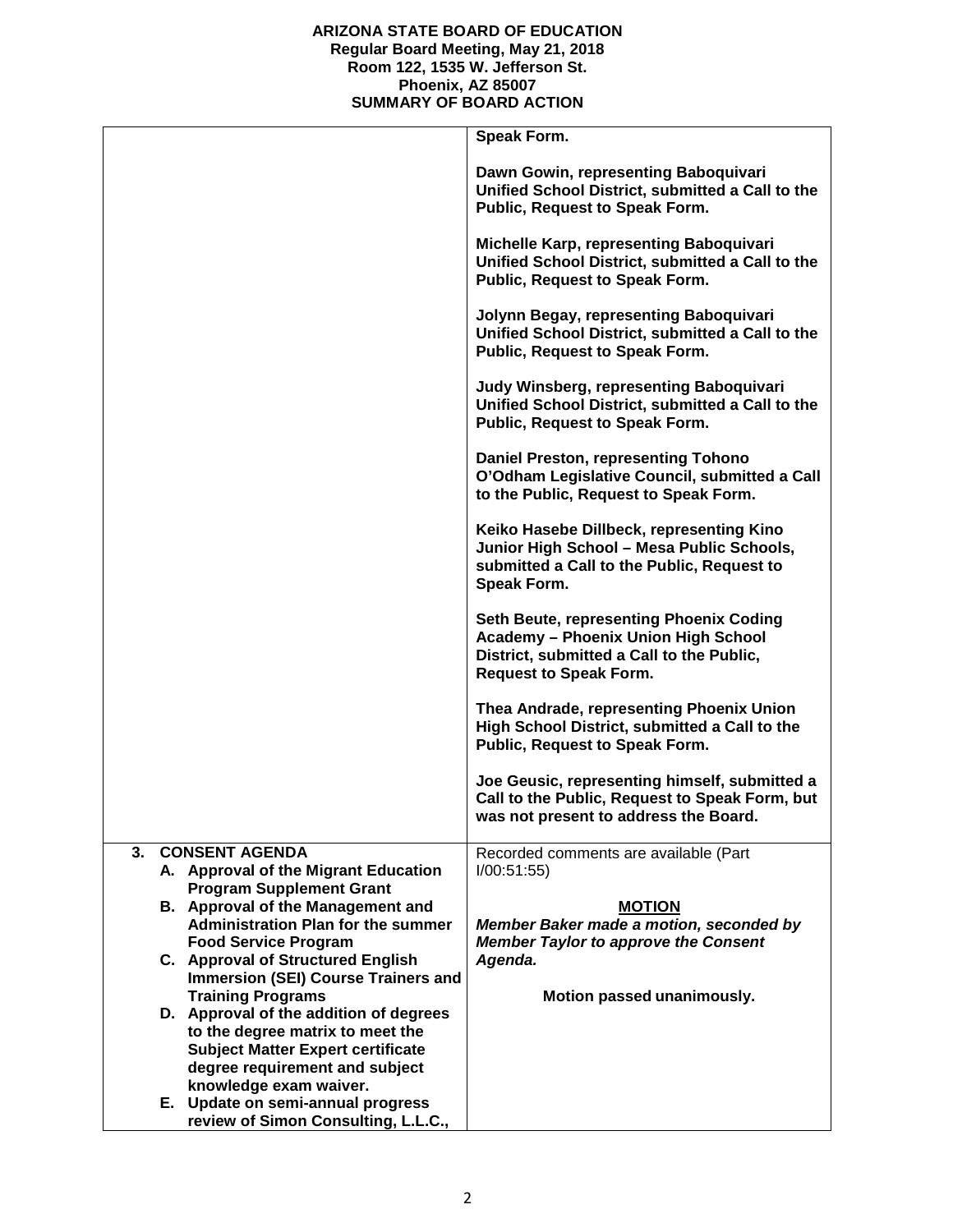| as receiver for Cedar Creek Unified<br><b>School District No. 25</b>                                                                                                                                                                                                                                                                                                                                                                                            |                                                                                                                                                                                                                                                                                                                                                                                                                                                                                                                                                                                                                                                                                                                                                                                                                                                                      |
|-----------------------------------------------------------------------------------------------------------------------------------------------------------------------------------------------------------------------------------------------------------------------------------------------------------------------------------------------------------------------------------------------------------------------------------------------------------------|----------------------------------------------------------------------------------------------------------------------------------------------------------------------------------------------------------------------------------------------------------------------------------------------------------------------------------------------------------------------------------------------------------------------------------------------------------------------------------------------------------------------------------------------------------------------------------------------------------------------------------------------------------------------------------------------------------------------------------------------------------------------------------------------------------------------------------------------------------------------|
| 4. CALL TO THE PUBLIC: This is the time<br>for the public to comment. Members of<br>the Board may not discuss items that are<br>not specifically identified on the agenda.<br>Therefore, pursuant to A.R.S. 38-<br>431.01(H), action taken as a result of<br>public comment will be limited to<br>directing staff to study the matter,<br>responding to any criticism or<br>scheduling the matter for further<br>consideration and decision at a later<br>date. | Recorded comments are available (Part<br>I/00:52:57<br>Johnson Bia, representing Arizona Charter<br>Schools Association, submitted a Call to the<br>Public, Request to Speak Form and addressed<br>the Board.<br>Sean Rickert, representing Pima Unified<br>School, submitted a Call to the Public,<br><b>Request to Speak Form.</b><br>Mark Joranstaad, representing Arizona School<br>Administrators, submitted a Call to the Public,<br><b>Request to Speak Form.</b><br>Becky Hill, representing Arizona Chamber of<br>Commerce, submitted a Call to the Public,<br><b>Request to Speak Form.</b><br>Amanda Burke, representing Center for the<br>Future of Arizona, submitted a Call to the<br>Public, Request to Speak Form.<br>Eileen Sigmund, representing Arizona Charter<br>Schools Association, submitted a Call to the<br>Public, Request to Speak Form. |
| <b>GENERAL SESSION</b><br>5.<br>A. Presentation, discussion and<br>possible action to accept the<br>recommendations of the A-F Appeals<br>Committee and release 2016-2017 A-<br>F Letter Grades for schools that filed<br>an appeal within the scope of the<br>policies and procedures of the Board                                                                                                                                                             | Recorded comments are available (Part<br>I/01:10:52<br>Deputy Director Baden presented information<br>to the Board.<br><b>MOTION</b><br>Member Taylor made a motion, seconded by<br><b>Member Broussard to accept the</b><br>recommendations of the A-F Appeals<br>Committee and release 2016-2017 A-F Letter<br>Grades for all the schools that filed an appeals,<br>with the exception of Mary C O'Brien, within the<br>policies and procedures adopted by the Board<br>Motion passed unanimously.<br><b>Member Broussard recused herself from voting</b><br>on Mary C O'Brien.<br><b>MOTION</b><br>Member Baker made a motion, seconded by<br><b>Member Taylor to accept the recommendations</b><br>of the A-F Appeals Committee and release<br>2016-2017 A-F Letter Grades for Mary C                                                                            |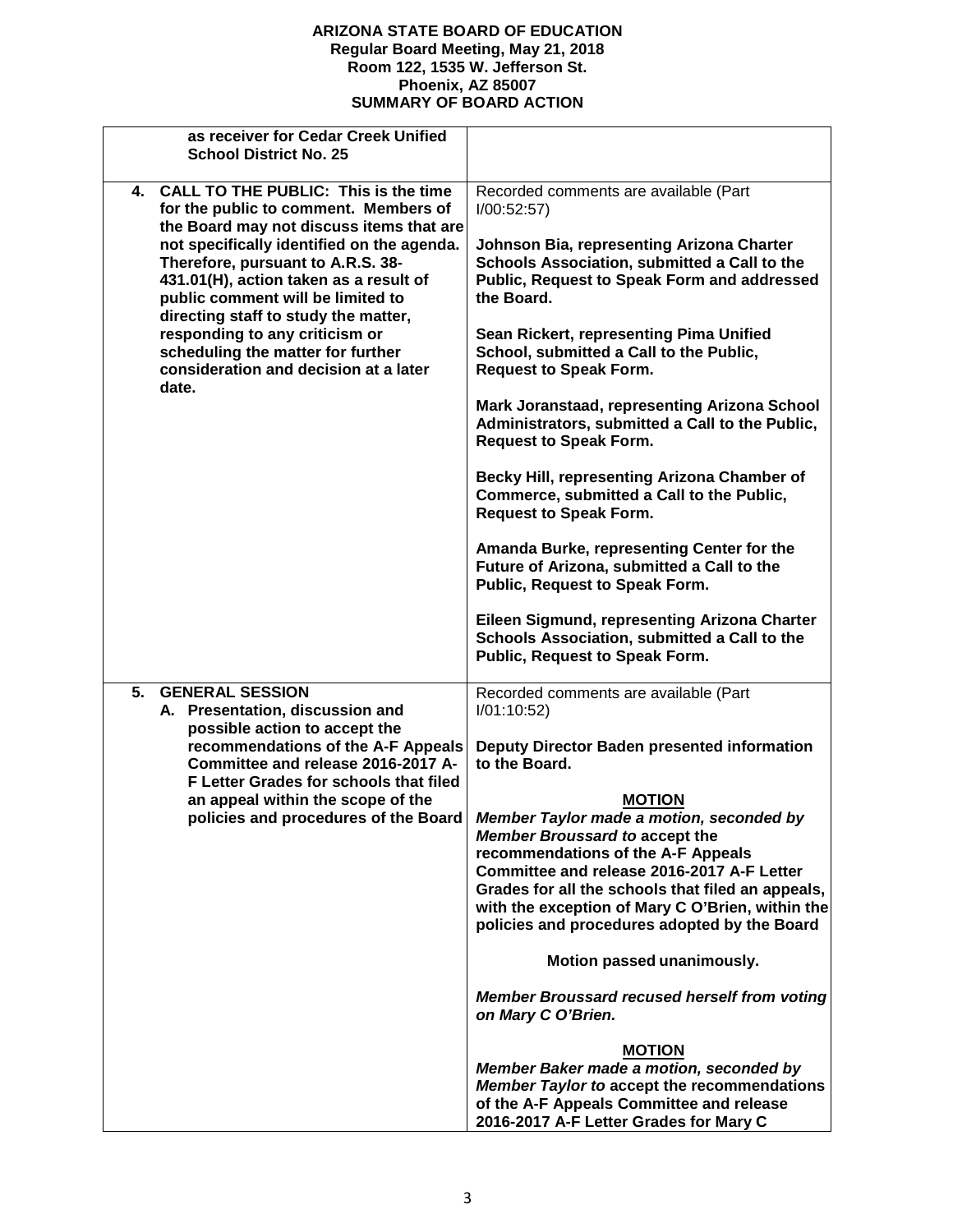|                                                                                                                                   | O'Brien, within the policies and procedures<br>adopted by the Board                                                                                                                                                                                                                                                                                                                                                                                                                                                                                                                                                                                                                                                                                                                                                                                                                                                                                                                                                                                                                                                                                                                                                            |
|-----------------------------------------------------------------------------------------------------------------------------------|--------------------------------------------------------------------------------------------------------------------------------------------------------------------------------------------------------------------------------------------------------------------------------------------------------------------------------------------------------------------------------------------------------------------------------------------------------------------------------------------------------------------------------------------------------------------------------------------------------------------------------------------------------------------------------------------------------------------------------------------------------------------------------------------------------------------------------------------------------------------------------------------------------------------------------------------------------------------------------------------------------------------------------------------------------------------------------------------------------------------------------------------------------------------------------------------------------------------------------|
|                                                                                                                                   | Motion passed unanimously.<br><b>Member Broussard abstained.</b>                                                                                                                                                                                                                                                                                                                                                                                                                                                                                                                                                                                                                                                                                                                                                                                                                                                                                                                                                                                                                                                                                                                                                               |
| <b>B.</b> Presentation, discussion and<br>possible action to approve the 2017-<br>2018 A-F School Accountability<br><b>System</b> | Recorded comments are available (Part<br>I/01:17:43<br><b>Executive Director Williams presented</b><br>information to the Board.<br><b>MOTION</b><br>Member Baker made a motion, seconded by<br><b>Member Taylor to approve the following</b><br>changes to the 2017-2018 A-F Accountability<br>System and direct Board staff to begin work<br>on the 2018-2019 A-F Accountability System to<br>include a timeline for the Board at the June<br><b>State Board of Education meeting.</b><br><b>Grade 3 ELA Pass (Acceleration Readiness)</b><br>o Award points to schools based on<br>a minimum threshold of below<br>12% fail rate<br><b>Chronic Absenteeism (Acceleration</b><br><b>Readiness)</b><br>Award points to schools based on<br>$\circ$<br>minimum threshold of 4%<br>Full Academic Year (FAY) minimum (student<br>number count: n-count)<br>Change minimum FAY to 10<br>$\circ$<br>Growth weights within the growth indicator<br><b>Award 1 full point to Partially</b><br>$\circ$<br>Proficient (PP), Proficient (P) and<br><b>Highly Proficient (HP) students</b><br>with Average/Expected growth<br><b>Science Bonus</b><br>Award points to schools if higher<br>$\circ$<br>than the state average with tiered |
|                                                                                                                                   | approach<br><b>Motion passed 8-3</b><br>Superintendent Douglas, Member Kaye, and<br>Member Welborn voted no.                                                                                                                                                                                                                                                                                                                                                                                                                                                                                                                                                                                                                                                                                                                                                                                                                                                                                                                                                                                                                                                                                                                   |
| C. Presentation, discussion and<br>possible action to adopt the<br>proportion model for the A-F<br><b>Accountability System</b>   | Recorded comments are available (Part<br>I/01:53:00<br><b>Executive Director Williams presented</b><br>information to the Board.                                                                                                                                                                                                                                                                                                                                                                                                                                                                                                                                                                                                                                                                                                                                                                                                                                                                                                                                                                                                                                                                                               |
|                                                                                                                                   | <b>MOTION</b><br>Member Burton made a motion, seconded by<br>Member Taylor to approve the proportion                                                                                                                                                                                                                                                                                                                                                                                                                                                                                                                                                                                                                                                                                                                                                                                                                                                                                                                                                                                                                                                                                                                           |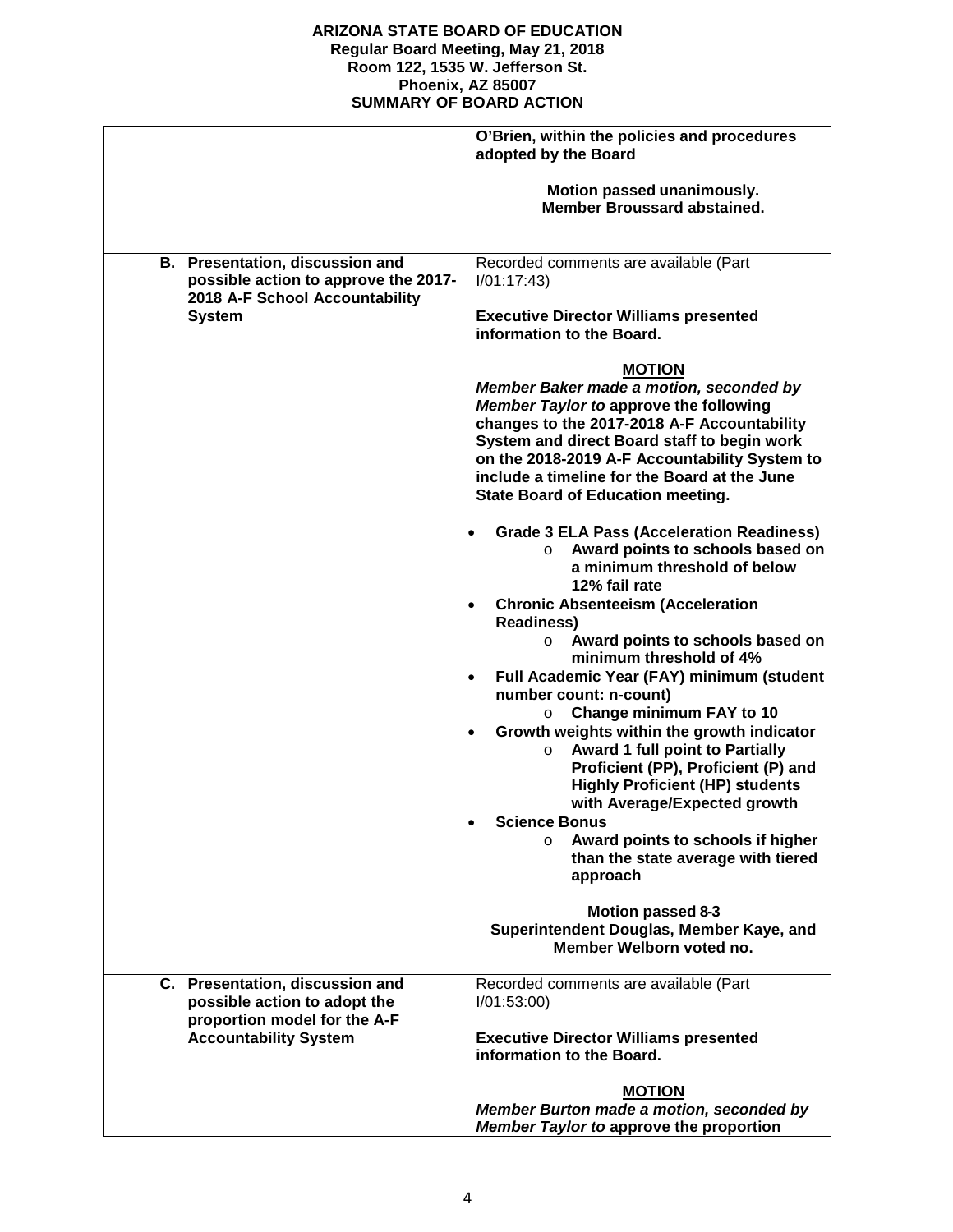|                                                                                                                      | model to be used in future iterations of the A-F<br>Accountability System starting in the 2017-<br>2018 school year.<br>Motion passed unanimously.                                                                                                                                                                                 |
|----------------------------------------------------------------------------------------------------------------------|------------------------------------------------------------------------------------------------------------------------------------------------------------------------------------------------------------------------------------------------------------------------------------------------------------------------------------|
| D. Presentation, discussion and<br>possible action to delay A-F letter<br>grades for Alternative and Arizona         | Recorded comments are available (Part<br>I/01:54:07<br><b>Executive Director Williams presented</b>                                                                                                                                                                                                                                |
| <b>Online Instruction Schools until the</b><br>2018-2019 school year                                                 | information to the Board.                                                                                                                                                                                                                                                                                                          |
|                                                                                                                      | <b>MOTION</b><br>Member Welborn made a motion, seconded by<br>Member Broussard to delay the release of<br>letter grades for Alt and AOI schools until the<br>2018-2019 school year and direct Board staff<br>to continue work on finalizing the Alt and AOI<br>A-F Accountability Plans for Board approval in<br>the Fall of 2018. |
|                                                                                                                      | Motion passed unanimously.                                                                                                                                                                                                                                                                                                         |
|                                                                                                                      | Member Cheng exited meeting at 10:53 a.m.                                                                                                                                                                                                                                                                                          |
|                                                                                                                      | The Board recessed at 11:01 a.m. and<br>reconvened at 11:13 a.m.                                                                                                                                                                                                                                                                   |
| E. Presentation and discussion of the<br><b>Advanced Mathematics Guidance</b><br>Documents for public consideration  | Recorded comments are available (Part<br>II/01:56:24)                                                                                                                                                                                                                                                                              |
| and input.                                                                                                           | Jonathan Moore, representing the Arizona<br><b>Department of Education, presented</b><br>information to the Board.                                                                                                                                                                                                                 |
|                                                                                                                      | Suzi Mast, representing the Arizona<br><b>Department of Education, presented</b><br>information to the Board.                                                                                                                                                                                                                      |
| Presentation and discussion on the<br>F.<br>2017 National Assessment of<br><b>Educational Progress (NAEP) scores</b> | Recorded comments are available (Part<br>II/02:22:10)                                                                                                                                                                                                                                                                              |
|                                                                                                                      | Mark Mauro, representing the Arizona<br><b>Department of Education, presented</b><br>information to the Board.                                                                                                                                                                                                                     |
|                                                                                                                      | Audra Ahumada, representing the Arizona<br><b>Department of Education, presented</b><br>information to the Board.                                                                                                                                                                                                                  |
|                                                                                                                      | Member Kaye exited meeting at 12:05 p.m.                                                                                                                                                                                                                                                                                           |
| G. Presentation, discussion and<br>possible action to finalize the<br>policies, timeline and technical               | Recorded comments are available (Part<br>II/02:46:28)                                                                                                                                                                                                                                                                              |
| assistance documents for the Menu<br>of Assessments for the 2018-2019                                                | Deputy Director Baden presented information<br>to the Board.                                                                                                                                                                                                                                                                       |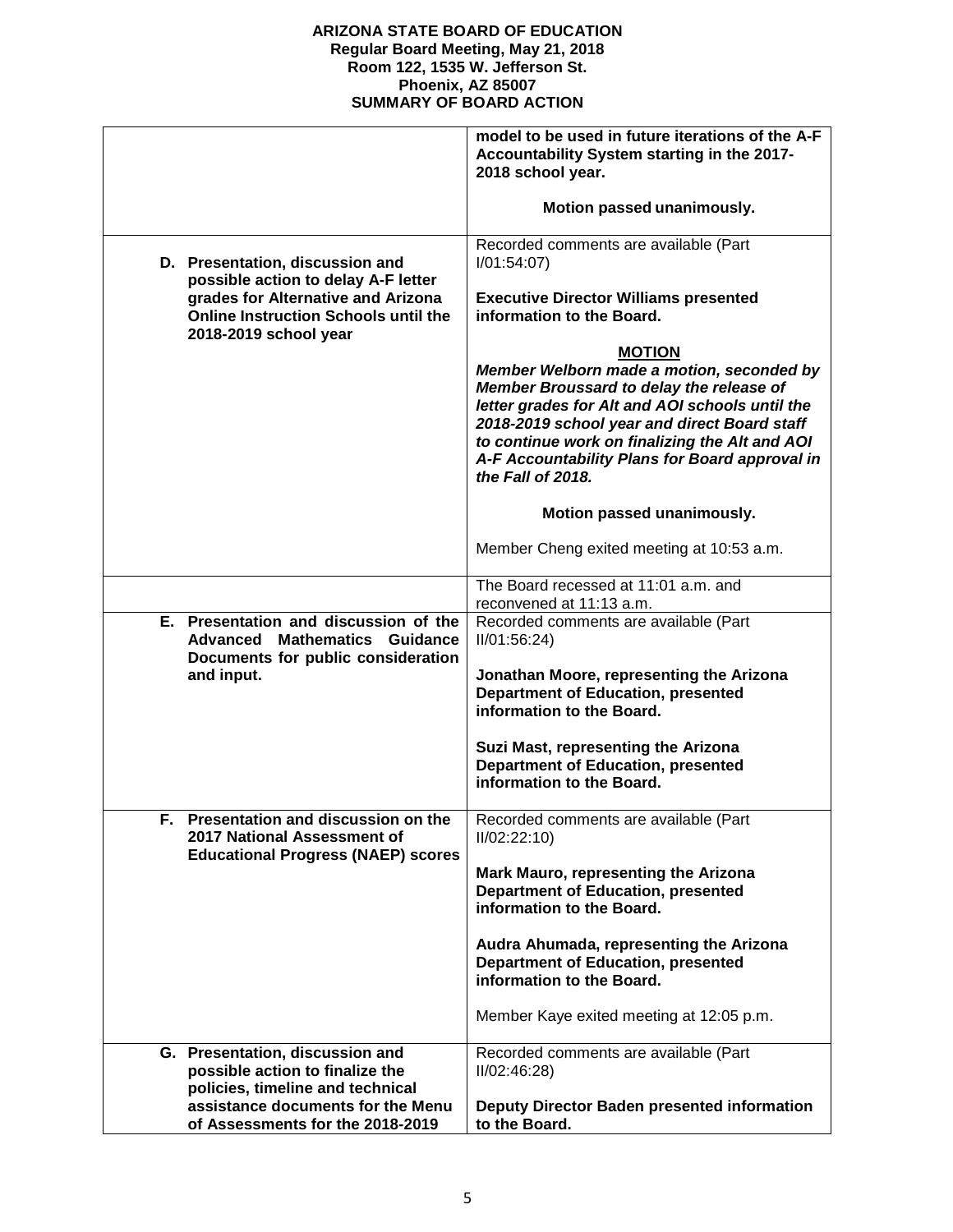| <b>School Year</b>                                                                                                                                                     | Amanda Burke, presented information to the<br>Board.                                                                                                                                                                                                                                                                                                      |
|------------------------------------------------------------------------------------------------------------------------------------------------------------------------|-----------------------------------------------------------------------------------------------------------------------------------------------------------------------------------------------------------------------------------------------------------------------------------------------------------------------------------------------------------|
|                                                                                                                                                                        | <b>MOTION</b><br>Member Welborn made a motion, seconded by<br>Member Taylor to adopt the proposed<br>timeline, policy and technical assistance<br>documents for the Menu of Assessments for<br>the 2018-2019 School Year and direct the<br><b>Arizona Department of Education to</b><br>administer the Menu of Assessments.<br>Motion passed unanimously. |
| H. Presentation, discussion and<br>possible action to begin the<br>development of the scope of work for<br>the Request for Proposals for the                           | Recorded comments are available (Part<br>II/03:25:06<br>Deputy Director Baden presented information                                                                                                                                                                                                                                                       |
| <b>Menu of Assessments</b>                                                                                                                                             | to the Board.<br><b>MOTION</b><br>Member Taylor made a motion, seconded by<br><b>Member Broussard to direct ADE to begin</b><br>work, with the input of stakeholders as<br>outlined, on the scope of work for an RFP to<br>contract for a Menu of Assessments pursuant<br>to SB 1449 and to provide a progress report at<br>the August Board meeting.     |
|                                                                                                                                                                        | Motion passed unanimously.                                                                                                                                                                                                                                                                                                                                |
| I.<br>Presentation, discussion and<br>possible action to extend and modify<br>the contract for the statewide<br>assessment in English language arts<br>and Mathematics | Recorded comments are available (Part<br>1/03:30:25<br><b>Executive Director Williams presented</b><br>information to the Board.                                                                                                                                                                                                                          |
|                                                                                                                                                                        | <b>MOTION</b><br>Member Baker made a motion, seconded by                                                                                                                                                                                                                                                                                                  |
|                                                                                                                                                                        | <b>Member Burton to direct ADE to seek review</b><br>by JLBC to extend the contract for the<br>statewide assessment in English language<br>arts and mathematics for one year, through<br>November 2019, and, following the review, to<br>extend and modify the contract as outlined.                                                                      |
|                                                                                                                                                                        | Motion passed unanimously.<br>Superintendent Douglas explained her vote.                                                                                                                                                                                                                                                                                  |
| J.<br>Presentation, discussion and<br>possible action to terminate                                                                                                     | Recorded comments are available (Part<br>II/03:33:17)                                                                                                                                                                                                                                                                                                     |
| rulemaking procedures of R7-2-<br>315.02, R7-2-315.03 and R7-2-315.04<br>regarding the Dual Pathway Diploma                                                            | <b>Executive Director Williams presented</b><br>information to the Board.                                                                                                                                                                                                                                                                                 |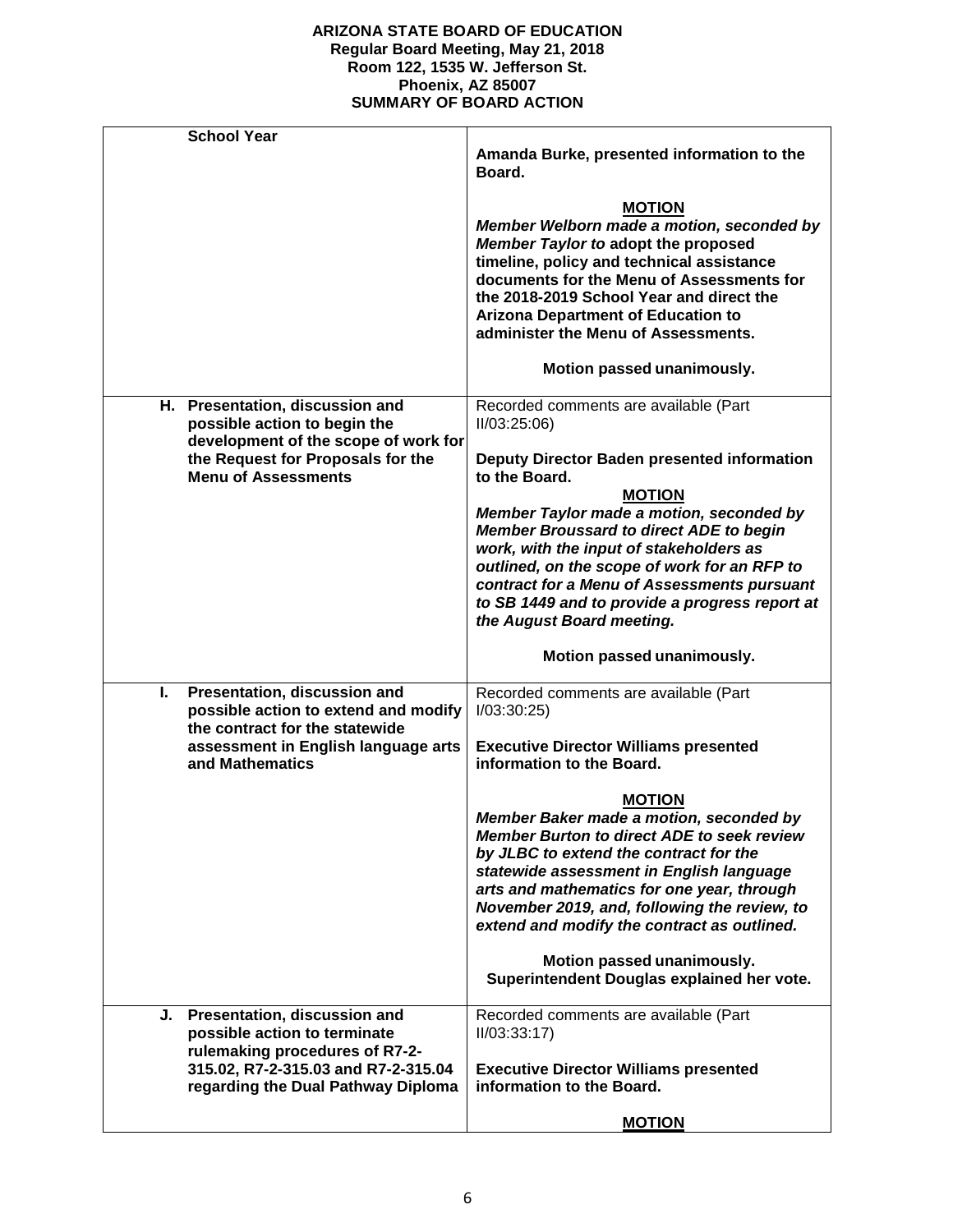|                                                                                                                                                                                             | Member Mak made a motion, seconded by<br><b>Member Taylor to terminate rulemaking</b><br>procedures of R7-2-315.02, R7-2-315.03 and<br>R7-2-315.04 regarding the Dual Pathway<br>Diploma and direct staff to present a new draft<br>rule for the Board's consideration.<br>Motion passed unanimously.                                               |
|---------------------------------------------------------------------------------------------------------------------------------------------------------------------------------------------|-----------------------------------------------------------------------------------------------------------------------------------------------------------------------------------------------------------------------------------------------------------------------------------------------------------------------------------------------------|
|                                                                                                                                                                                             |                                                                                                                                                                                                                                                                                                                                                     |
| K. Presentation, discussion and<br>possible action to open rulemaking<br>procedures for R7-2-601 regarding<br>Definitions and R7-2-607 regarding<br><b>General Certification Provisions</b> | Recorded comments are available (Part<br>II/03:35:13)<br>Deputy Director Baden presented information<br>to the Board.<br><b>MOTION</b><br>Member Taylor made a motion, seconded by<br><b>Member Burton to open rulemaking</b><br>procedures for R7-2-601 regarding Definitions<br>and R7-2-607 regarding General Certification<br><b>Provisions</b> |
|                                                                                                                                                                                             | Motion passed unanimously.                                                                                                                                                                                                                                                                                                                          |
| L. Presentation and discussion<br>regarding legislative affairs,<br>including enacted legislation<br>impacting the State Board of                                                           | Recorded comments are available (Part<br>II/03:40:21)<br>Deputy Director Baden presented information                                                                                                                                                                                                                                                |
| <b>Education</b><br>6.                                                                                                                                                                      | to the Board.                                                                                                                                                                                                                                                                                                                                       |
| <b>CONSENT AGENDA - CERTIFICATION</b><br><b>ENFORCEMENT ACTIONS</b>                                                                                                                         | Recorded comments are available (Part<br>II/03:42:42)                                                                                                                                                                                                                                                                                               |
| A. Approval of the voluntary surrender<br>of the educator certificates held by:                                                                                                             | <b>MOTION</b><br>Member Taylor made a motion, seconded by<br><b>Superintendent Douglas to approve the</b><br>voluntary surrenders of Selese Covarrubio,                                                                                                                                                                                             |
| 1. Selese Covarrubio, Case no. C-<br>2015-157                                                                                                                                               | Carl Hendrickson, Jacob Tafoya, and Teresa<br>Tsanos, as well as approve the permanent                                                                                                                                                                                                                                                              |
| 2. Carl Hendrickson, Case no. C-<br>2017-845                                                                                                                                                | <b>Revocation of Charles Schubert.</b><br>Motion passed unanimously.                                                                                                                                                                                                                                                                                |
| 3. Jacob Tafoya, Case no. C-2017-<br>673                                                                                                                                                    |                                                                                                                                                                                                                                                                                                                                                     |
| 4. Teresa Tsanos, Case no. C-2017-<br>812                                                                                                                                                   |                                                                                                                                                                                                                                                                                                                                                     |
| B. Approval of the permanent<br>revocation of any and all educator<br>certificates, pursuant to A.R.S. § 15-<br>550, held by Charles Schubert, C-<br>2018-005                               |                                                                                                                                                                                                                                                                                                                                                     |
| 7.<br><b>GENERAL SESSION - CERTIFICATION</b><br><b>ENFORCEMENT ACTIONS</b>                                                                                                                  | Recorded comments are available (Part<br>II/03:44:16                                                                                                                                                                                                                                                                                                |
| A. Presentation, discussion and                                                                                                                                                             | <b>MOTION</b>                                                                                                                                                                                                                                                                                                                                       |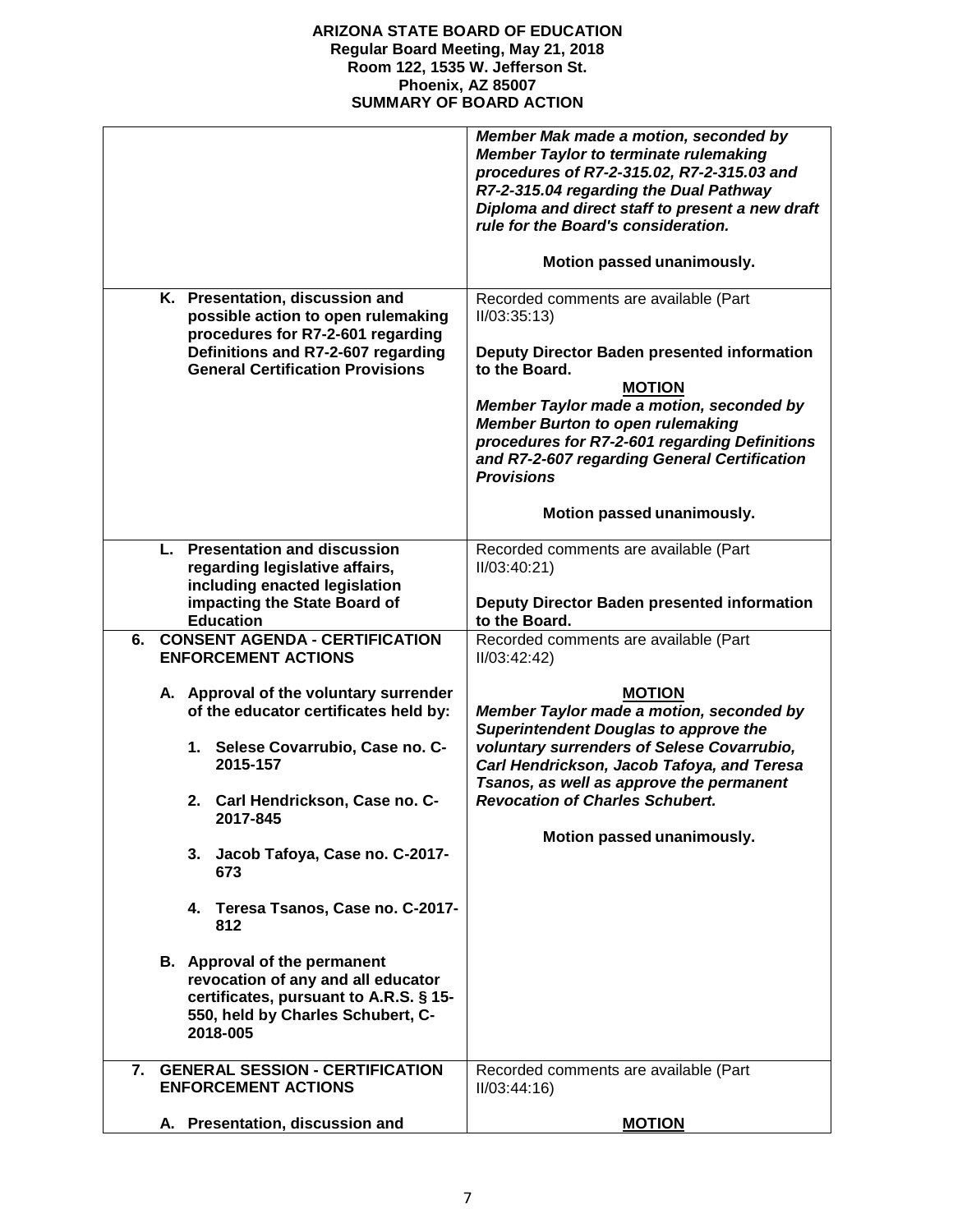| possible action to approve the<br><b>Negotiated Settlement Agreement for</b>                                                                                                                                                                                                                                                                                                                                                                                                                                                                                                                                                        | Member Welborn made a motion, seconded by<br><b>Member Burton, to approve the Negotiated</b>                                                                                                                                                                                                                                                                                                                                                                                                                                                                                                                                                                                                                                                                                                                                                                                                                     |
|-------------------------------------------------------------------------------------------------------------------------------------------------------------------------------------------------------------------------------------------------------------------------------------------------------------------------------------------------------------------------------------------------------------------------------------------------------------------------------------------------------------------------------------------------------------------------------------------------------------------------------------|------------------------------------------------------------------------------------------------------------------------------------------------------------------------------------------------------------------------------------------------------------------------------------------------------------------------------------------------------------------------------------------------------------------------------------------------------------------------------------------------------------------------------------------------------------------------------------------------------------------------------------------------------------------------------------------------------------------------------------------------------------------------------------------------------------------------------------------------------------------------------------------------------------------|
| Tamera Oliver, Case no. C-2017-776                                                                                                                                                                                                                                                                                                                                                                                                                                                                                                                                                                                                  | <b>Settlement Agreement as Follows:</b>                                                                                                                                                                                                                                                                                                                                                                                                                                                                                                                                                                                                                                                                                                                                                                                                                                                                          |
| <b>B.</b> Presentation, discussion and<br>possible action on the findings of<br>fact, conclusions of law and<br>recommendation of the Professional<br><b>Practices Advisory Committee to</b><br>approve the revocation of the<br>educator certificate(s) held by:<br>1. Presentation, discussion and<br>possible action regarding the<br><b>Recommendation to Revoke</b><br>certificates held by Michael Mace,<br>Case No. C-2017-632.<br>2. Presentation, discussion and<br>possible action regarding the<br><b>Recommendation to Revoke</b><br>certificates held by Natalie Batts,<br>Case No's, C-2017-253 and C-<br>2017-253-2. | <b>Tamera Oliver</b><br><b>Accept the Negotiated Settlement Agreement</b><br>for suspension of any and all of Ms. Oliver's<br>teaching certificates for six months, and that<br>all states and territories be so notified.<br><b>Motion passed 8-1.</b><br>Superintendent Douglas voted no and explained<br>her vote.<br><b>MOTION</b><br>Member Mak made a motion, seconded by<br>Member Taylor to approve the findings of fact,<br>conclusions of law and the recommendation<br>of the PPAC to approve the Revocation of the<br>educator certificate(s) held by Michael mace.<br>Motion passed unanimously.<br><b>MOTION</b><br>Member Welborn made a motion, seconded by<br>Member Broussard to approve the findings of<br>fact, conclusions of law and the<br>recommendation of the PPAC to approve the<br>Revocation of the educator certificate(s) held<br>by Natalie Batts.<br>Motion passed unanimously. |
|                                                                                                                                                                                                                                                                                                                                                                                                                                                                                                                                                                                                                                     |                                                                                                                                                                                                                                                                                                                                                                                                                                                                                                                                                                                                                                                                                                                                                                                                                                                                                                                  |
| C. Presentation, discussion and<br>possible action on the findings of<br>fact, conclusions of law and<br>recommendation of the Professional<br><b>Practices Advisory Committee to</b><br>approve the suspension of the<br>educator certificate(s) of Rene<br>Bishop, Case no. C-2017-739, for a<br>period of 2 years                                                                                                                                                                                                                                                                                                                | Recorded comments are available (Part<br>II/03:47:15)<br><b>MOTION</b><br>Member Welborn made a motion, seconded by<br>Member Baker to approve the findings of fact,<br>conclusions of law and the recommendation<br>of the PPAC to suspend the educator<br>certificate(s) held by Rene Bishop for a period<br>of 2 years.<br><b>Motion passed 8-1</b>                                                                                                                                                                                                                                                                                                                                                                                                                                                                                                                                                           |
|                                                                                                                                                                                                                                                                                                                                                                                                                                                                                                                                                                                                                                     | Superintendent Douglas voted "no" and<br>explained her vote                                                                                                                                                                                                                                                                                                                                                                                                                                                                                                                                                                                                                                                                                                                                                                                                                                                      |
| D. Presentation, discussion and<br>possible action on the findings of<br>fact, conclusions of law and                                                                                                                                                                                                                                                                                                                                                                                                                                                                                                                               | Recorded comments are available (Part<br>II/03:48:40)                                                                                                                                                                                                                                                                                                                                                                                                                                                                                                                                                                                                                                                                                                                                                                                                                                                            |
| recommendation of the Professional                                                                                                                                                                                                                                                                                                                                                                                                                                                                                                                                                                                                  | <b>MOTION</b>                                                                                                                                                                                                                                                                                                                                                                                                                                                                                                                                                                                                                                                                                                                                                                                                                                                                                                    |
| <b>Practices Advisory Committee to</b><br>approve the application for                                                                                                                                                                                                                                                                                                                                                                                                                                                                                                                                                               | Member Baker made a motion, seconded by<br>Member Burton to table the item until the June                                                                                                                                                                                                                                                                                                                                                                                                                                                                                                                                                                                                                                                                                                                                                                                                                        |